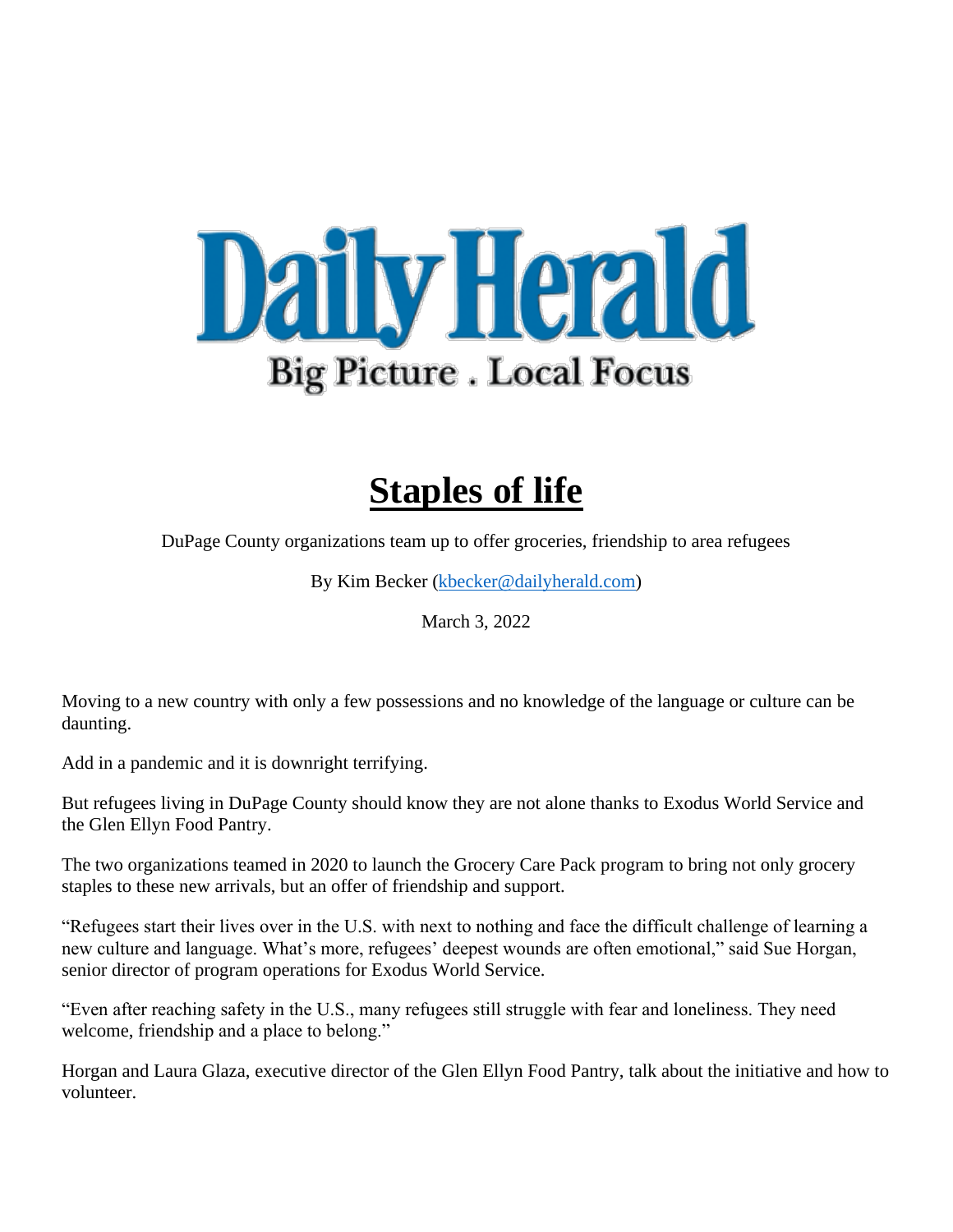

Q: Tell us about the Glen Ellyn Food Pantry's partnership with Exodus World Services.

A: The Grocery Care Pack initiative began early in the pandemic when Exodus World Service identified a need to provide food to the refugees it serves.

Working with the Glen Ellyn Food Pantry, the organizations launched the Grocery Care Pack program in DuPage County on April 30, 2020. We served 69 families that were experiencing food insecurity directly related to the COVID-19 outbreak. That number has grown to nearly 150 families.

Refugees, who are invited by the U.S. government to resettle here, have already lived through persecution, war, and violence that led them to flee their home country. They have survived other health crises while waiting in refugee camps. Many of them were reliving those past experiences during the pandemic.

When caring volunteers deliver groceries and offer words of encouragement, relationships grow and true friendships form.

It also is refreshing to see the response of our refugee friends as well. When contacted about receiving a grocery pack, we often hear, "Our family has plenty for this week, please give it to someone in more need."

First Presbyterian Church, Glen Ellyn, was the original site for this project. After a transition to First Presbyterian, Wheaton, the project moved in November 2021 to Parkview Community Church, 764 St. Charles Road, Glen Ellyn. Other local groups and organizations have supported this project through volunteers and diaper drives.

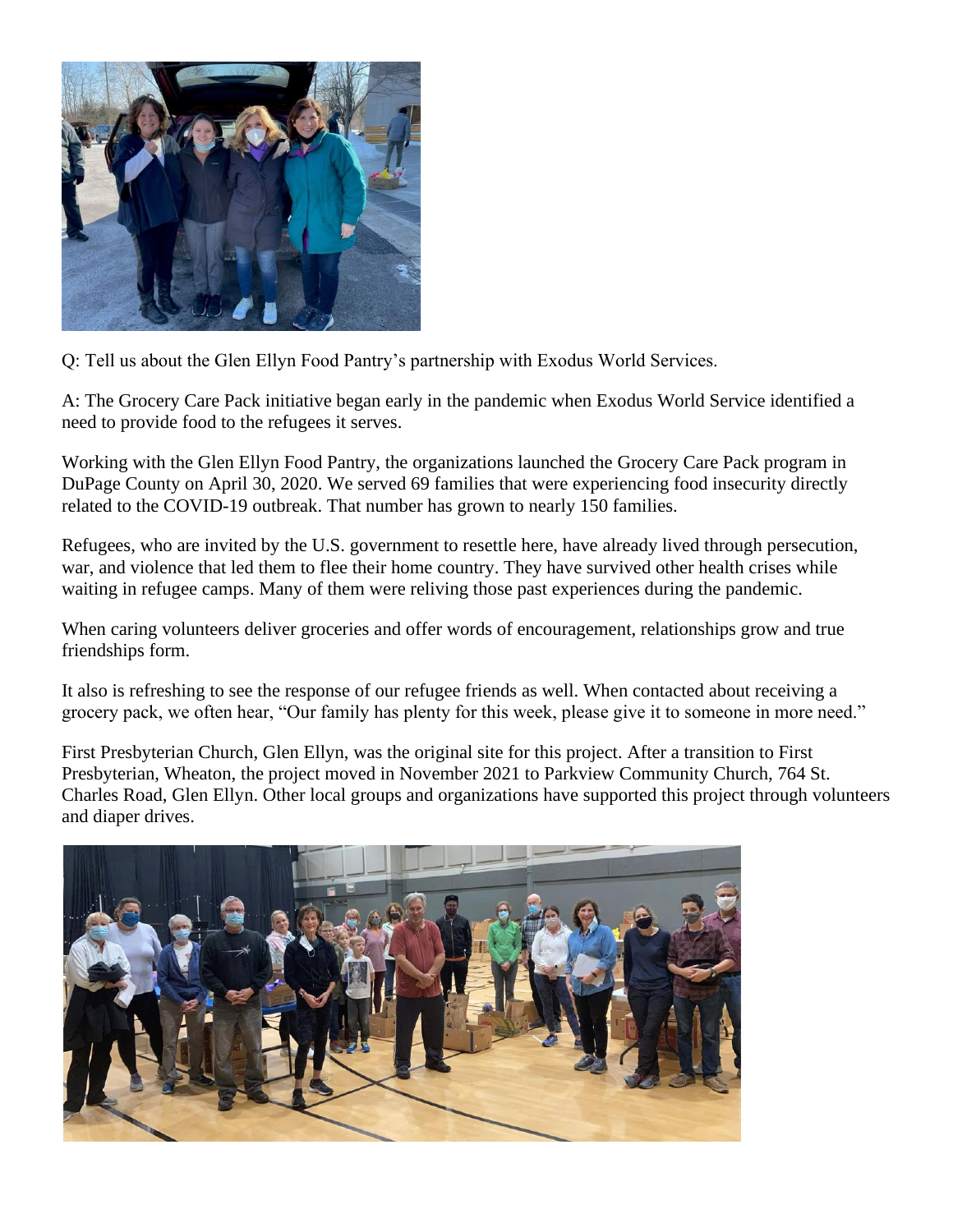Q: Tell us about the Grocery Care Pack program.

A: The Grocery Care Pack program is offered the second Tuesday of each month.

Food is delivered by the Northern Illinois Food Bank to Parkview Community Church early in the morning and is unloaded by a group of volunteers. The food is then sorted into packs corresponding to the number of families. In the afternoon, Exodus volunteers pick up the packs and deliver to the families and check on their status.

Typically, six to nine bags of groceries are delivered for each family — more bags for larger families. The groceries come from purchases (at a

reduced price) and donations from the Northern Illinois Food Bank.

Contents of the care packs include fresh fruit and vegetables; baked goods like bread and rolls; frozen meat; shelf stable food like cereal, rice, pasta, vegetable oil, peanut butter, canned tuna; personal items such as soap, toothpaste, shampoo; cleaning supplies like laundry detergent; and diapers for families with children.



- Q: How many people do you serve each year?
- A: 1,701 deliveries in 2021 (average 141 locations per month)
- 32 new families
- 185,000 pounds of groceries total delivered in 2021
- In January 2022, 545 individuals, including 287 children in 143 families, received groceries.
- Q: Do you have any other programs that aid refugees?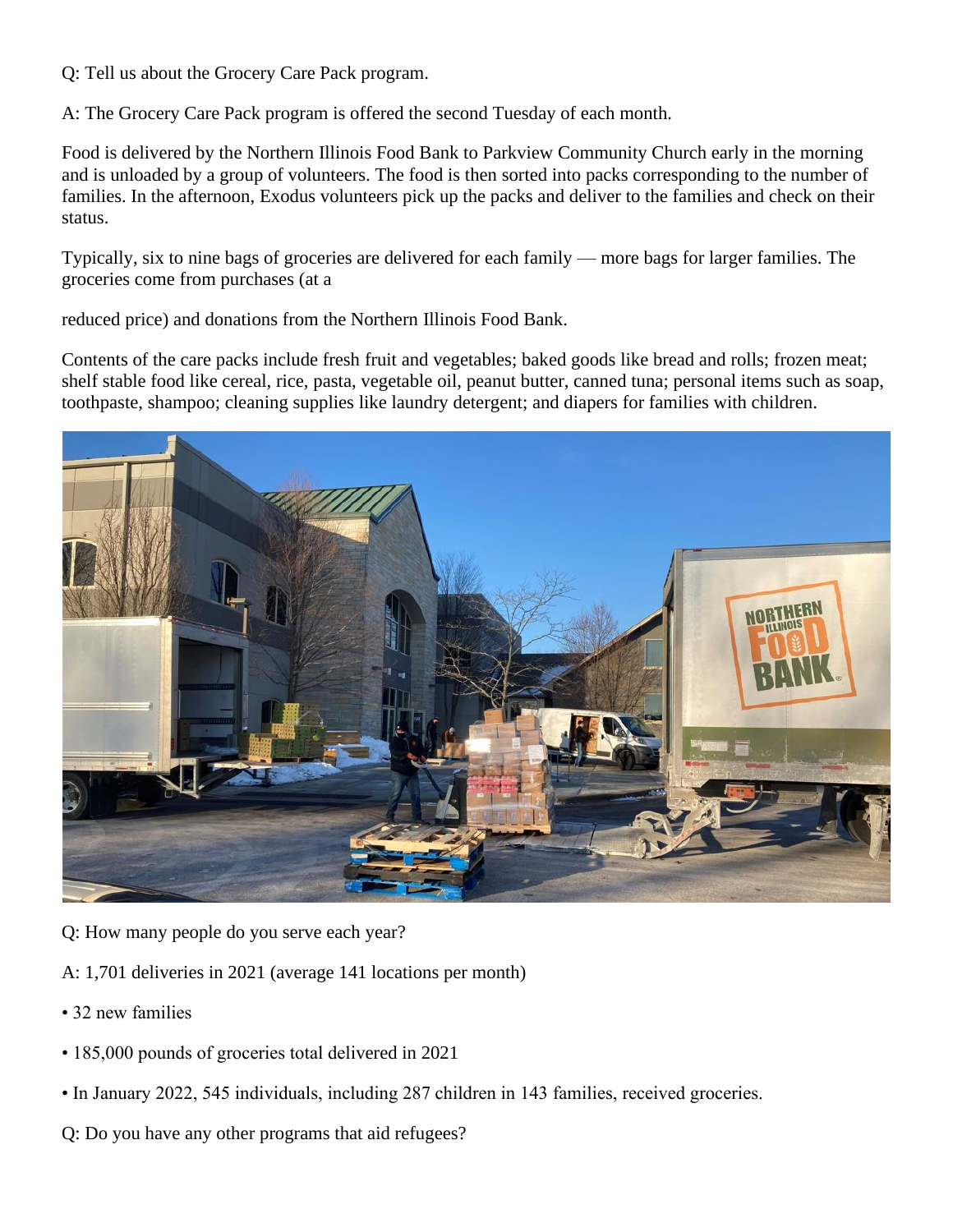A: This is the pantry's only program that aids refugees.

For over 30 years, Exodus volunteers have been welcoming our refugee neighbors by collecting and delivering basic household items to turn an apartment into a home.

We also invite volunteers to help ease the loneliness and isolation that many refugees experience when moving to a new country through programs that work to address cultural hurdles such as language, academics, and citizenship, but also pave the way for beautiful, mutual friendships. Learn more at exodusworldservice.org/serve-chicago-area .

Q: How can our readers help?

A: Financial donations can be made by visiting www.GlenEllynFoodPantry.org .

• Donations of groceries are accepted by the pantry from 9 a.m. to 3 p.m. Monday through Thursday and 9 a.m. to noon Fridays at Grace Lutheran Church, 493 Forest Ave., Glen Ellyn. A list of the pantry's most needed items is updated every week at www.GlenEllynFoodPantry.org .

• Volunteers for the once-a-month Grocery Care Pack program can get the link to volunteer and find out more by emailing GroceryDelivery@GlenEllynFoodPantry.org or [katie.fuhs@exodusworldservice.org](mailto:katie.fuhs@exodusworldservice.org)



Q: What else would you like readers to know?

A: We have been so grateful for the support of volunteers from Glen Ellyn Food Pantry and Exodus World Service that have been so willing and committed to serve the refugee community during this unprecedented time.

One of our new volunteers is a 15-year-old student. While quarantined at home, he decided to take action by emailing friends and family, asking them to donate groceries and toiletries for Grocery Care Packs.

We are so inspired by his heart to mobilize his connections to make a difference in the lives of refugees. This is just one example. We have many amazing volunteers.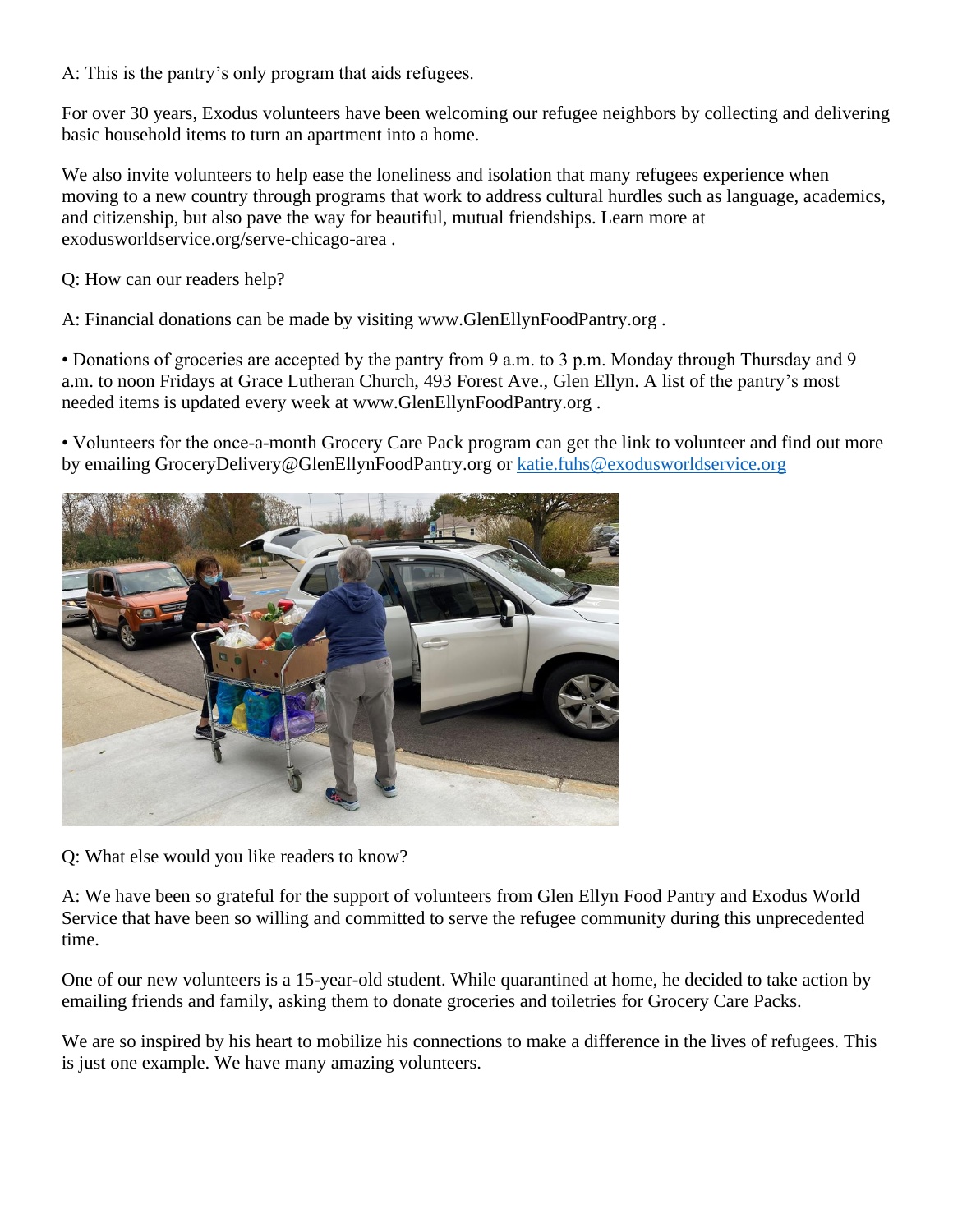#### THURSDAY, MARCH 5, 2022

**Daily Herald** DRAWN CARD Owio Classifieds @dailyherald.com

# Neighbor&Classifieds

**Caring in action** EXODUS WORLD SERVICE & THE GLEN ELLYN FOOD PANTRY **Staples of life** 

DuPage County organizations team up to offer groceries, friendship to area refugees

### **BY KIM RECKER**

Moving to a new coun-<br>by with only a few passes-<br>sions and no knowledge of the language or culture can be darentog:<br>Add in a paralemic and it is:

downright semionag.<br>But relagees loong to DuP-

age County should know they<br>are not identy thanks to likedan World Service and the Gan Ellen Food Panicy.<br>The Soo - organisations<br>teamed in 2020 to leaster the

Grocky Care Pack program<br>to bring not only grocery ex-<br>ples to these ties arrively.<br>but an offer of friendship and support.<br>The layers away their lives

mer in the IES, with near m<br>nothing and loos the difficult dullets: of learning a new culture and bingings. What's<br>mass, religion disquest. muss, mitgaus disquot<br>wounds are observed credit al EEEN, said Sue Horgan, emiter dire ice of program opendavio lor Doxlay MoridService.

Their also maching sales<br>in the U.S. many magaze still straight with four and lone-<br>hanse. They need welcome. traxista and a place to

Freepox and Louis Class.<br>worrier director of the Girm Elyn Food Romy, talk about<br>The Britistice and how to volucione.

**B:** Tell us about the Giest Ellyn Food Panny's patt-<br>certifip with Fandus World<br>Services



More than 11,000 pounds of ossential groceries were distributed to nearly 150 refugee fornibles in DuPoge County Feb. 8.<br>Coordinating the event were, from left, Laura Stoca, Glan Ellyn Food Puntry, Kuthi Pului, Esodua Mortd Servicini; abili: Rep.<br>Toma Costa Neward who joined her team in volunteering; and<br>Michelle Mirks, Glen Filips Food Puntry.

Inidative larges only in the<br>paraketak: when likesing World Service adentified at

relages Larrys<br>  $\sim$  Webing of the Gaussian Southern Contract Contract Contract Contract Contract Contract Contract Contract Contract Contract Contract Contract Contract Contract Contract Contract Contract Contract Contra experiencing food insecurity<br>directly related to the COVID<br>19 certared: Ther number has

process to any 1915 freeling<br>
1914 and 1925 and 1926 and 1937 and 1938 and 1939 and 1939 and 1939<br>
1939 and 1939 and 1939 and 1939 and 1939 and 1939 and 1939 and 1939 and 1939 and 1939 and 1939 and 1939 and 1939 and 1939 a

& The Greeny Care Park was, and violence that led tion to flor their home coun-<br>ity. Hay have sureout other hadds orient with: waiting in<br>refugee camps. Many of dicta<br>was releasing those past expe-

manordamp the parkents:<br>
When using velocities:<br>
When using velocities:<br>
sends of encouragement<br>
relationships prov and true<br>
relationships prov and true<br>
relationships prove and true<br>
relationships and

It also is relucing to see<br>the response of our religee wered about receiving a gro-<br>cory - pack. we - other - bear, <br>The family has pierry for this work, please goe is to some-<br>and interesting!"



Volunteers lead up a car with items from the Smoory Care Pack grosporn offered by the Gian Dlyn Food Pantry and Exedex World Service. The grecuries are delivered to sma reluces handles.



Volunteers with the Gies Ellyn Food Pastry's Grocery Care Pack program. Vulusteers sort and<br>pack the load denstians before delivering the Hems to refugee families living in DuPage County.

Past Prodopamat Claurch,<br>Glen Filips, was the unigi<br>roll site for this project. After<br>a monotron to First Freshyterian, Wheaton, the project<br>moved in November 2021 to<br>ParkvisseCommunity Church, 761 St. Charles Board, filen<br>Hilya. Other is cal groups and presentations have exceeded. this project develop with:<br>nerearabilityer.drives.

Can Pack program<br>At The Grocery Care Pack<br>program is offered the second

Tuesday of each morth<br>Food is delivered by the<br>Northern Illinois Food Henkin Padwing Contracting Church,<br>starly in the morning and is unicated by a group of volunwere. The food is then sorted<br>into packs consumerably, to

\$1 Tell us about the Groony the number of families. In the abstraat, Fordos volunteers<br>pick up the packs and deliver<br>to the further, and check on their stans.

section 信

Typically, six to rune hops<br>of generator are delivered for each family - more hage for<br>larger families. The groomles overe from perchases (at a

See GASING on PAGE 2